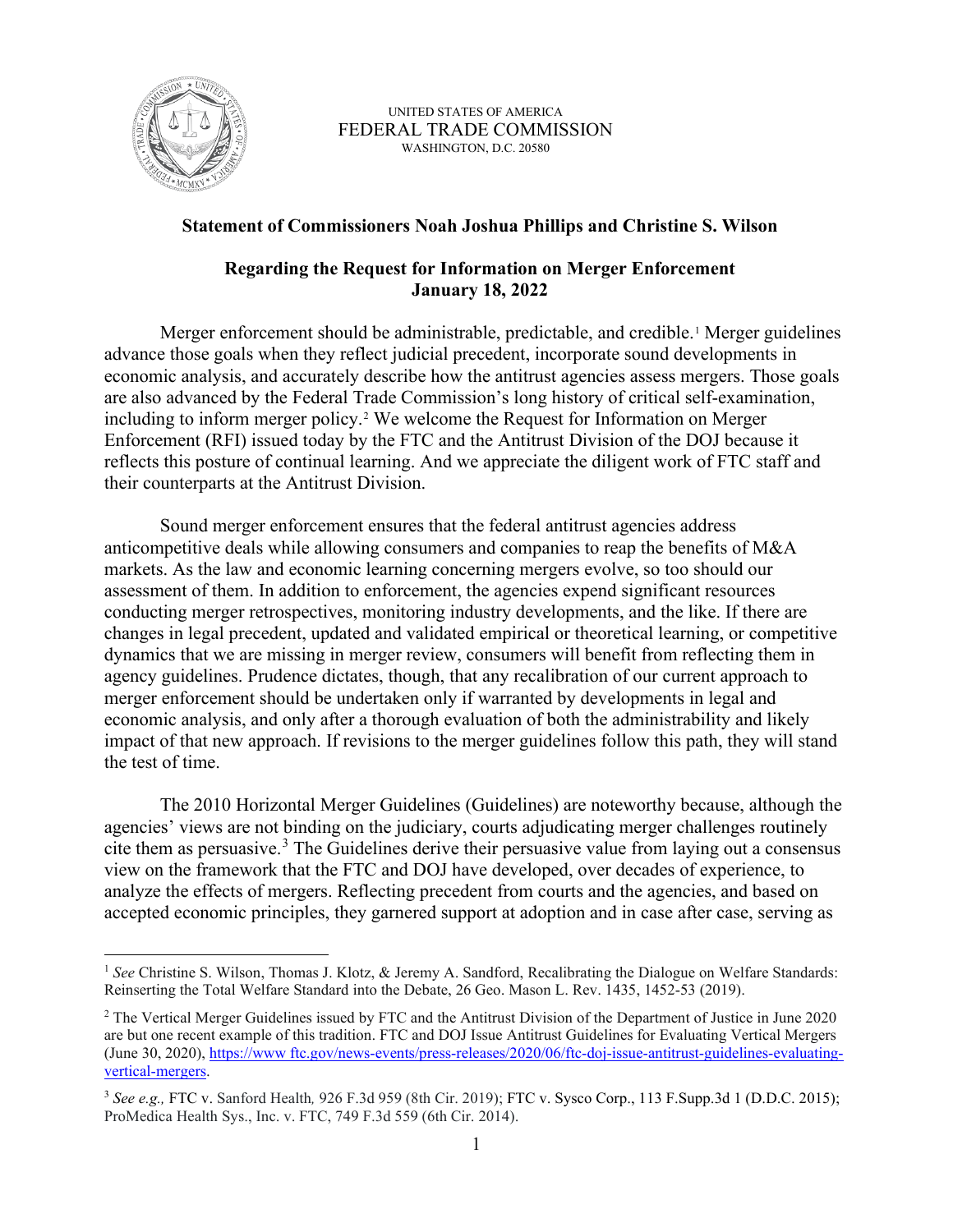the touchstone for merging parties, enforcers, and judges alike.<sup>4</sup> The Guidelines are also, of course, a useful guidepost for businesses that seek to ensure their conduct is lawful. Describing the principles and analytical framework the agencies will apply in evaluating mergers increases transparency and predictability for the business community and antitrust practitioners.

 incentives to innovate. We encourage comments from all interested and impacted constituencies. We also encourage comments on the assumptions that appear to underlie particular The RFI requests public input on many important legal and economic questions. It is appropriate to consider, for example, what constitutes a "digital market" and how the assessment of mergers in such markets should differ, if at all, from mergers in other markets. It is equally appropriate to ensure that the agencies are accurately evaluating mergers involving potential and nascent competitors, assessing impacts on labor markets, and capturing the impact of mergers on

We also encourage comments on the assumptions that appear to underlie particular questions in the RFI. For example, the RFI seeks examples of mergers that have harmed competition, including how those mergers "made it more difficult for rivals to compete with the merged firm."<sup>5</sup> The question appears to assume that difficulty for rivals equates to harm to competition. But mergers that benefit consumers through lower prices, enhanced quality, and more that comments provide a means to distinguish the two. The RFI also appears to assume that the agencies should discount or ignore efficiencies when analyzing mergers.[7](#page-1-3) The extent to which innovation may also make it more difficult for rivals to compete with the merged firm.<sup>[6](#page-1-2)</sup> We hope "mergers generally or often fail to realize cognizable efficiencies," and consequently suggests that mergers lead to projected efficiencies is a worthy inquiry, and we hope that comments provide relevant data and an array of examples involving mergers where efficiencies were or were not achieved. These are just two of the questions that appear to be premised on debatable assumptions.<sup>8</sup>

Finally, we observe that much of the legal authority cited in the RFI is nearly or more than half a century old.<sup>[9](#page-1-5)</sup> Courts have decided quite a few antitrust cases in the intervening years, merger

<span id="page-1-2"></span>6 The Supreme Court has instructed that the antitrust laws "were enacted for 'the protection of competition*,*  not competitors'". Copperweld Corp. v. Independence Tube Corp., 467 U.S. 752, 767 (1984). The assumption in the RFI appears to contravene the Court's guidance.

<span id="page-1-3"></span> $^7$  RFI, at 9.

<span id="page-1-4"></span> below the level that would prevail in the absence of the merger. . ."), 12 (when evaluating monopsony concerns, the if it is likely to encourage one or more firms to raise price, reduce output, diminish innovation, or otherwise harm 8 Others include, for example, questions based on apparent assumptions that the agencies assess product market overlaps in lieu of innovation and other aspects of competition, ignore monopsony power unless it has an impact on output markets, or exercise a single-minded focus on price effects to the exclusion of other competitive harms. Our experience leads us to question each of these assumptions. S*ee* Guidelines §§ 6.4 ("Agencies may consider whether a merger is likely to diminish innovation competition by encouraging the merged firm to curtail its innovative efforts Agencies do not "evaluate the competitive effects of mergers between competing buyers strictly, or even primarily, on the basis of effects in the downstream markets in which the merging firms sell"), 1 ("A merger enhances market power customers as a result of diminished competitive constraints or incentives."). Nonetheless, we welcome the input of stakeholders on these topics.

<span id="page-1-5"></span>9 The RFI repeatedly cites language from *FTC v. Procter & Gamble Co.*, 386 U.S. 568 (1967) which then-Judge Kavanaugh described as "ahistorical drive-by dicta". United States v. Anthem, Inc., 855 F.3d 345, 379 (D.C. Cir. 2017) (Kavanaugh, J., dissenting) ("For the majority opinion, we are apparently stuck in 1967. The antitrust clock has stopped. No *General Dynamics*. No *Continental T. V. v. GTE Sylvania*. No *Baker Hughes*. No *Heinz*.").

<span id="page-1-0"></span><sup>4</sup>*See* Carl Shapiro & Howard Shelanksi, *Judicial Response to the 2010 Horizontal Merger Guidelines*, 58 Rev. Indus. Org. 51-79 (2021).

<span id="page-1-1"></span><sup>5</sup> Request for Information on Merger Enforcement (hereinafter "RFI"), at 1 (Jan. 18, 2022).